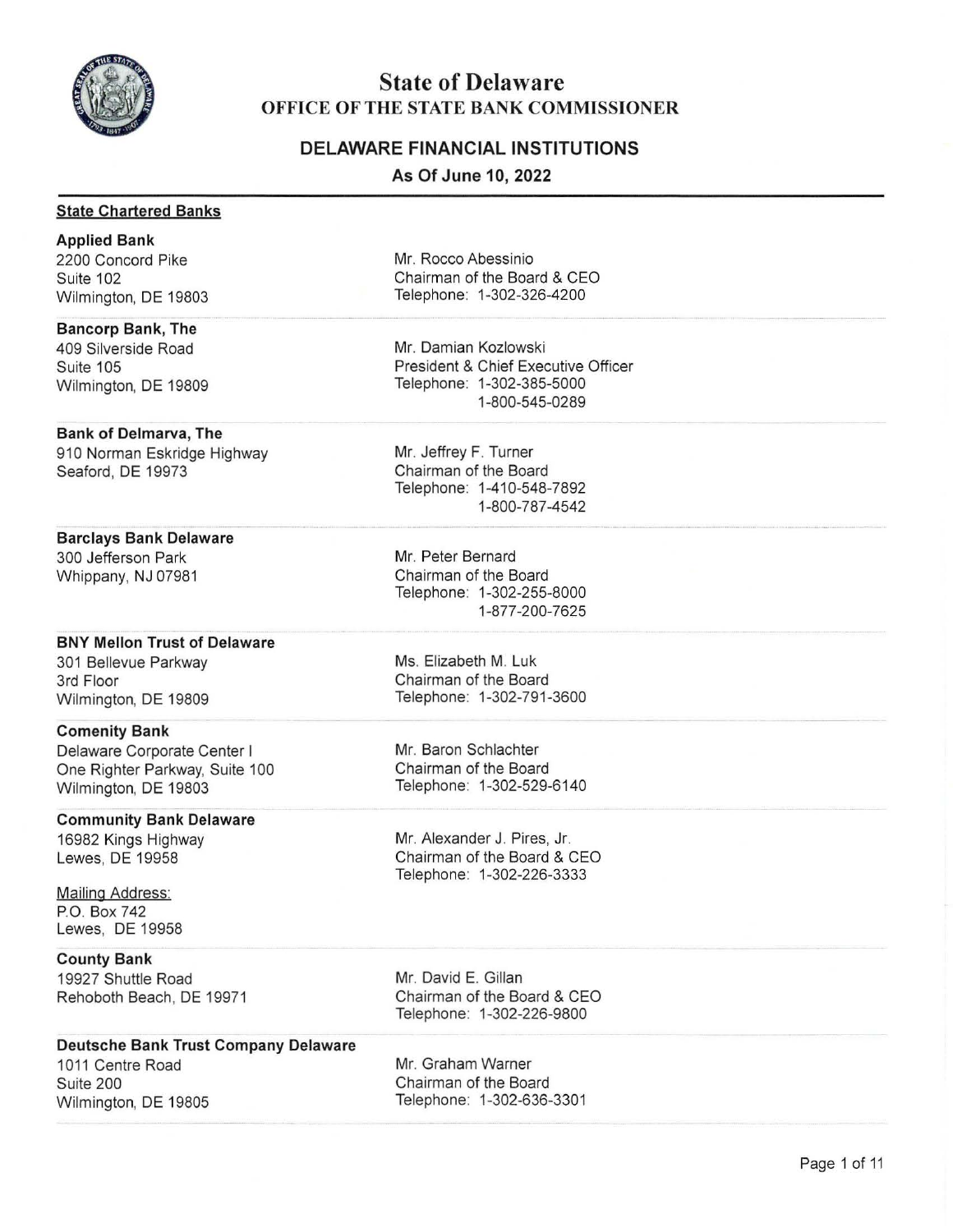### **As Of June 10, 2022**

#### **State Chartered Banks**

### **Discover Bank**

502 East Market Street Greenwood, DE 19950

Mailing Address: P.O. Box C Greenwood, DE 19950 Mr. James J. Roszkowski President Telephone: 1-302-349-4512

Count= **10** 

#### **State Sayjngs Banks**

#### **Artisans' Bank**

Red Clay Center at Little Falls 2961 Centerville Road Wilmington, DE 19808

Ms. Elizabeth D. Albano President & Chief Executive Officer Telephone: 1-302-658-6881 1-800-282-8255

 $Count = 1$ 

#### **Resulting Branches**

#### **Bank of America, National Association**

100 North Tryon Street Charlotte, NC 28202

Mr. Thong Nguyen Chairman of the Board Ms. Anne M. Finucane Chairman of the Board Telephone: 1-800-432-1000

#### **Bank of Ocean City**

10005 Golf Course Road Ocean City, MD 21842

Mr. Hugh Cropper, IV. Chairman of the Board Telephone: 1-410-213-0173

#### **Calvin B. Taylor Banking Company of Berlin**

24 North Main Street Berlin, MD 21811

Mr. G. Hale Harrison Chairman of the Board Telephone: 1-410-641-1700

#### Mailing Address: P.O. Box 5 Berlin, MD 21811-0005

#### **Citizens Bank, N.A.**

One Citizens Plaza Providence, RI 02903 Mr. Bruce Van Saun Chairman of the Board/Pres/CEO/COO Telephone: 1-401-282-7000

### **Farmers Bank of Willards, The**

7 484 Market Street Willards, MD 21874 Ms. Lois A. Sirman Chairman of the Board Telephone: 1-410-835-8404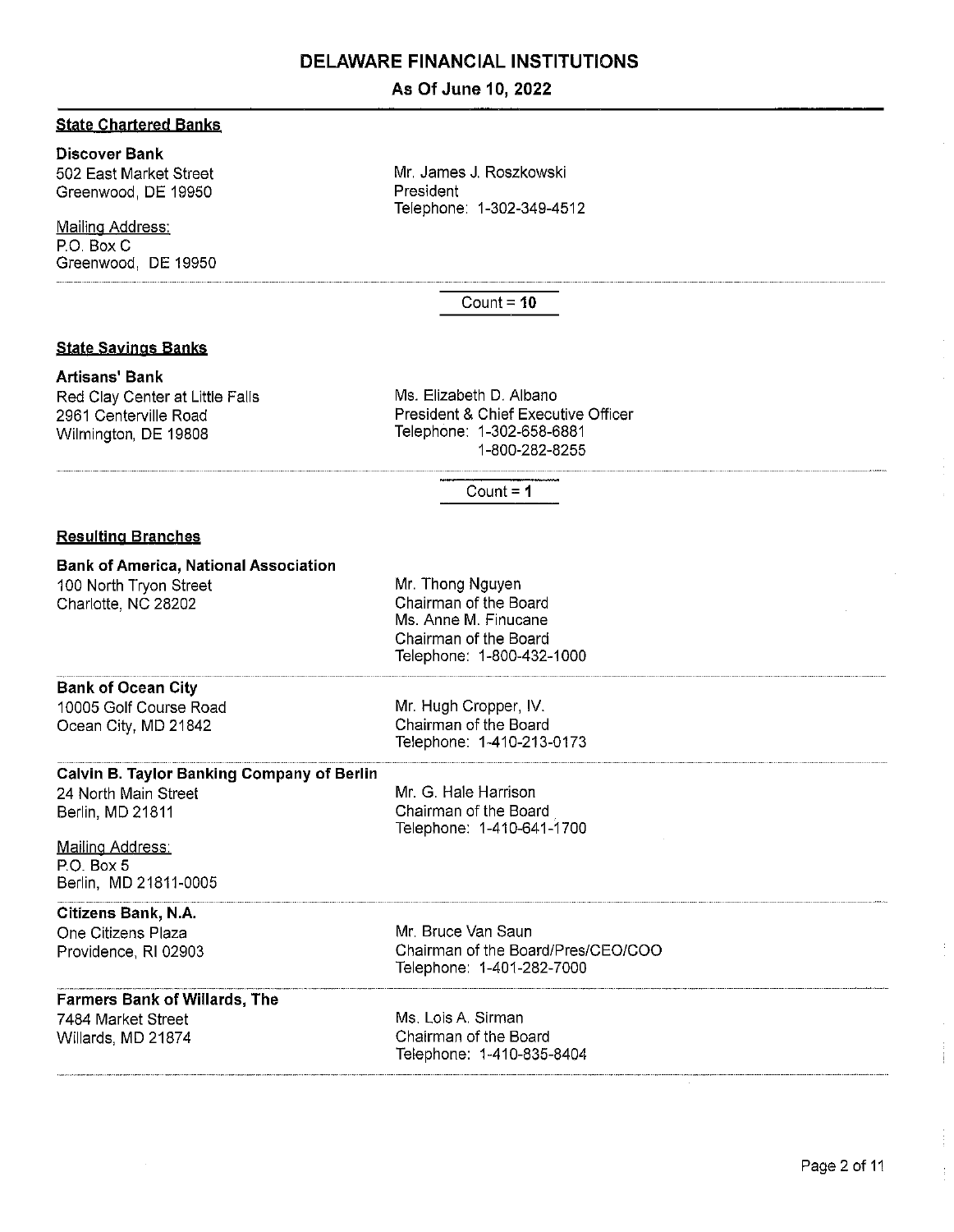## **As Of June 10, 2022**

Mr. Randall E. Black

|  |  | <u>Resulting Branches</u> |
|--|--|---------------------------|
|--|--|---------------------------|

#### **First Citizens Community Bank**

15 South Main Street Mansfield, PA 16933

#### **FSNB, National Association**

1420 West Lee Boulevard Lawton, OK 73501

Mailing Address: P.O. Box 33009 Fort Sill, OK 73503

#### **Fulton Bank, N.A.**

One Penn Square Lancaster, PA 17602

Mailing Address: P.O. Box 520 Georgetown, DE 19947

#### **HSBC Bank USA, National Association**

1800 Tysons Boulevard Suite 50 Tysons, VA 22102

President Telephone: 1-570-662-2121

Mr. John R. Davis Chiarman of the Board/President/CEO Telephone: 1-580-357 -9880 1-800-7 49-4583

Mr. Phil Wenger Chairman of the Board & CEO Telephone: 1-717-581-3000 1-800-752-9580

Mr. Michael M. Roberts Chairman of the Board Telephone: 1-703-883-8029 1-800-975-4 722

#### **JPMorgan Chase Bank, National Association**  1111 Polaris Parkway

Columbus, OH 43240

Mr. Stephen B. Burke Chairman of the Board Telephone: 1-800-935-9935

Chairman of the Board & CEO Telephone: 1-716-842-5445

Mr. René F. Jones

#### **Manufacturers and Traders Trust Company**  One M&T Plaza

Buffalo, NY 14203

#### **Provident State Bank**

312 Main Street P.O. Box 219 Preston, MD 21655

#### **Shore United Bank, N.A.**

18 East Dover Street Easton, MD 21601

Mailing Address:

P.O. Box 949 Easton, MD 21601 Mr. David H. Wilson, Sr Chairman of the Board Telephone: 1-410-673-2401

Mr. Alan J. Hyatt Chairman of the Board Telephone: 1-410-822-1400 1-877-758-1600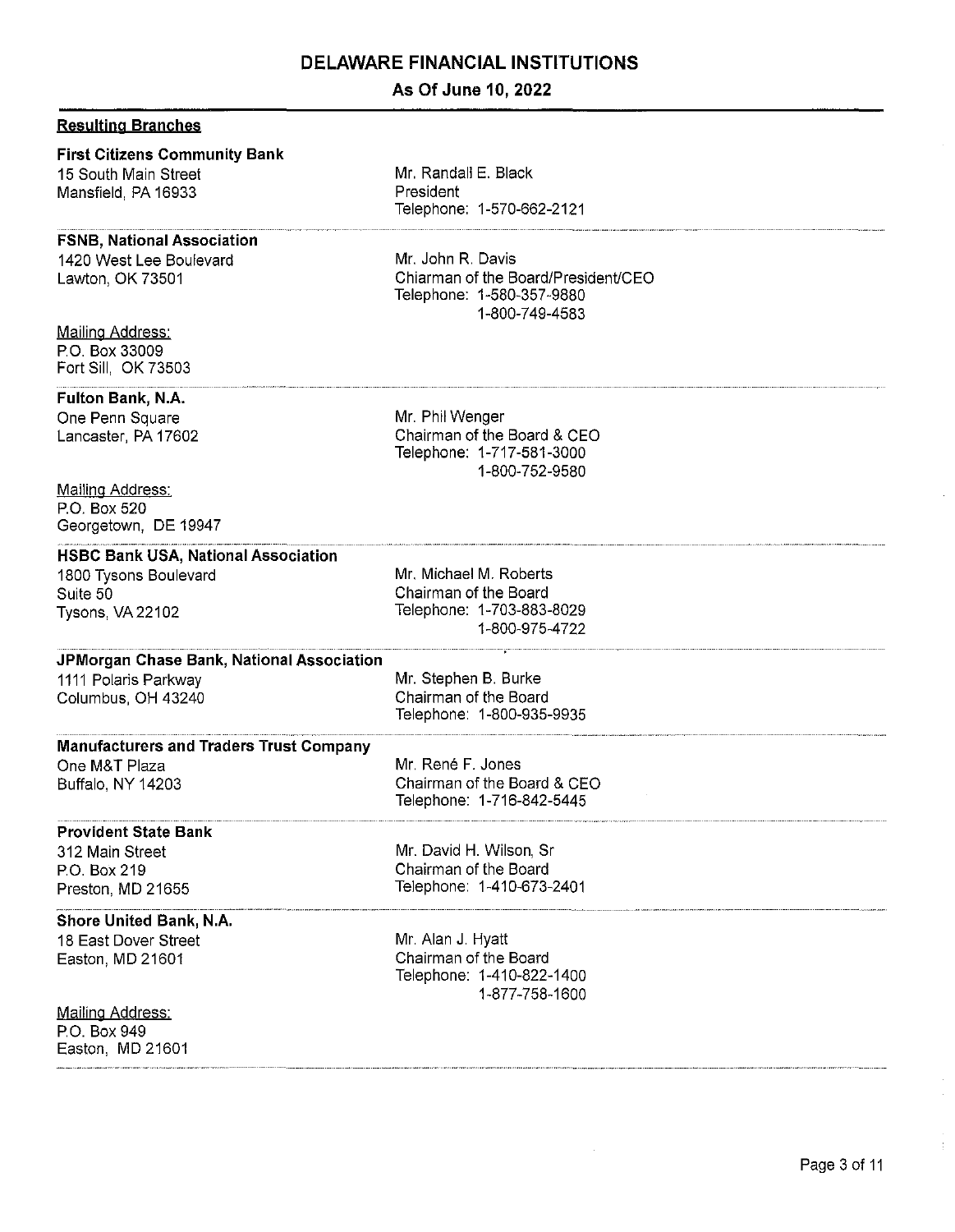## **As Of June 10, 2022**

#### **Resyltjng Branches**

### **Wells Fargo Bank, National Association**

101 North Phillips Avenue Sioux Falls, SD 57104

Mailing Address: 90 South Seventh Street, 17th Floor MAC# N9305-174 Minneapolis, MN 55402

Mr. Mark A. Chancy Chairman of the Board Telephone: 1-605-575-6900

Count= **14** 

Mr. Matthew W. Ryan Chairman of the Board Telephone: 1-302-657-8400

Mr. William S. Demchak Chairman/President/CEO Telephone: 1-412-762-2000

1-800-722-1172

#### **National Banks**

## **HSBC Trust Company (Delaware), N.A.**

300 Delaware Avenue Suite 1401 Wilmington, DE 19801

#### **PNC Bank, National Association**

PNC Bank Center 222 Delaware Avenue Wilmington, DE 19801

#### Mailing Address: 249 Fifth Avenue Pittsburgh, PA 15222-2707

#### **Santander Bank, National Association**

824 North Market Street Wilmington, DE 19801

Mr. **T.** Timothy Ryan, Jr. Chairman of the Board Telephone: 1-302-654-5182 1-877-768-2265

#### **TD Bank USA, National Association**

2035 Limestone Road Wilmington, DE 19808

#### Mailing Address: P.O. Box 9540 Portland, ME 04112

**TD Bank, N.A.** 

2035 Limestone Road Wilmington, DE 19808

Mailing Address: P.O. Box 9540 Legal Department Portland, ME 04112 Mr. Mark Chauvin Chairman of the Board Telephone: 1-207-761-8558

Mr. Mark Chauvin Chairman of the Board Telephone: 1-302-351-4560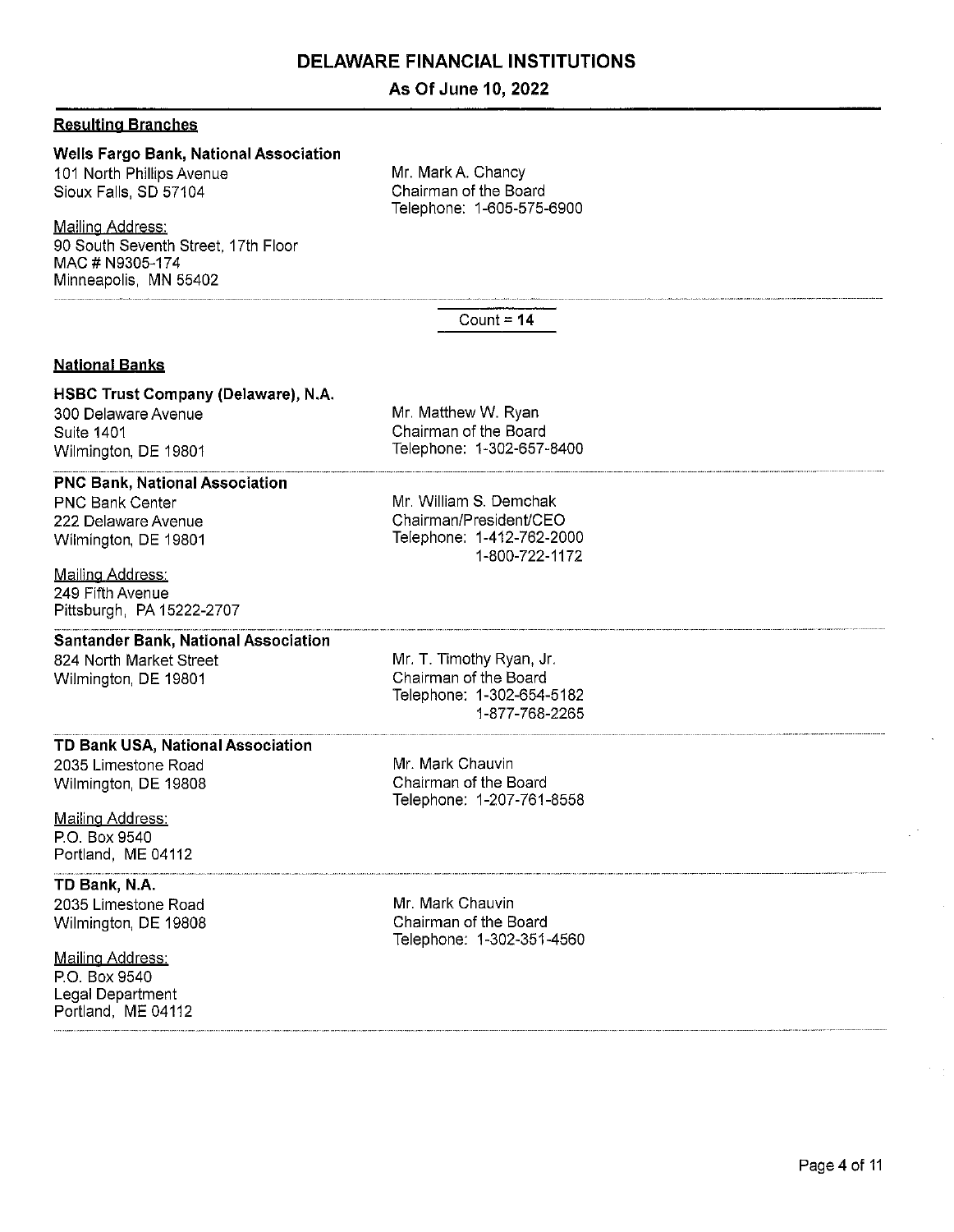### **As Of June 10, 2022**

#### **Natjonal Banks**

### **Wilmington Trust, National Association**

Rodney Square North 1100 North Market Street Wilmington, DE 19890

Mr. Kevin J. Pearson Chairman of the Board Telephone: 1-716-842-5445 1-800-814-8386

#### Count= **6**

#### **Foreign Bank Representative Office**

#### **Royal Bank of Canada**

200 Bay Street Toronto, ON M5J 2J5 Mr. David I. McKay President & Chief Executive Officer Telephone: 1-302-892-5901 1-416-955-7800

#### Mailing Address:

P.O. Box 1 Toronto, ON M5J 2J5

> - Little Falls Centre II 2751 Centreville Road, Suite 212 Wilmington, DE 19808

#### Count= **1**

#### **National Non-Deposit Trust Companies**

#### **ADP Trust Company, N.A.**

800 Delaware Avenue Suite 602 Wilmington, DE 19801 Mr. Michael Bonarti Chairman of the Board Telephone: 1-302-657-2164

#### **Bessemer Trust Company of Delaware, N.A.**

20 Montchanin Road Suite 1500 Wilmington, DE 19807 Mr. Stuart S. Janney, Ill Chairman of the Board Telephone: 1-302-230-2675

## **Brown Brothers Harriman Trust Company of Delaware, N.A.**

1013 Centre Road Mr. Brett D. Sovine Wilmington, DE 19805 Telephone: 1-302-552-4040

# Suite 101 Chairman of the Board & CEO

## **Citicorp Trust Delaware, National Association**

| 20 Montchanin Road   | Mr. Manoj Gopalakrishnan  |
|----------------------|---------------------------|
| Suite 180            | Chairman of the Board     |
| Greenville, DE 19807 | Telephone: 1-302-298-3694 |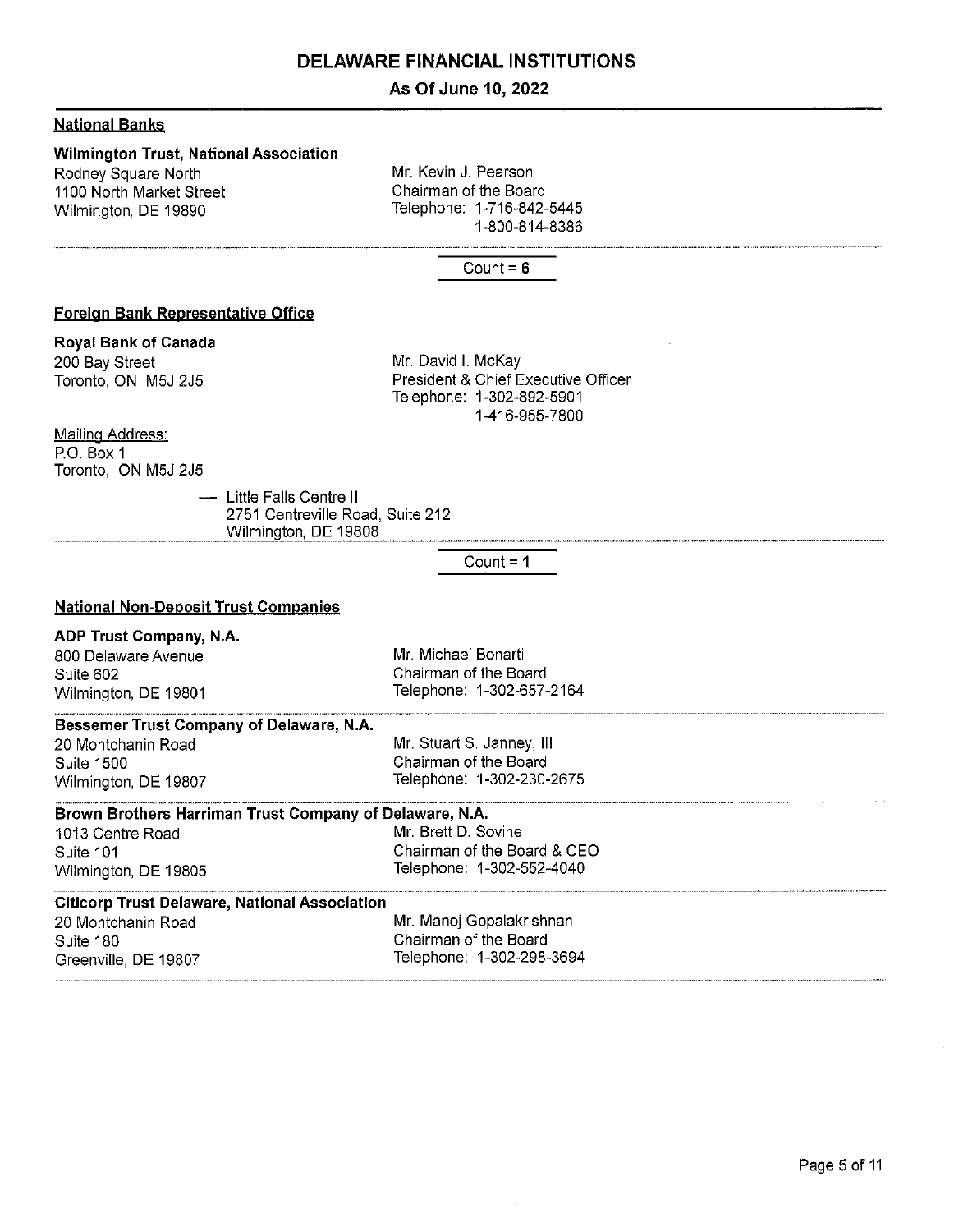## **As Of June 10, 2022**

| <b>National Non-Deposit Trust Companies</b>                                                                                                                                            |                                                                                            |
|----------------------------------------------------------------------------------------------------------------------------------------------------------------------------------------|--------------------------------------------------------------------------------------------|
| <b>Evercore Trust Company, N.A.</b><br>300 Delaware Avenue<br><b>Suite 1225</b><br>Wilmington, DE 19801<br>Mailing Address:<br>55 East 52nd Street<br>23rd Floor<br>New York, NY 10055 | Mr. Jeffrey S. Maurer<br>Chairman and Chief Executive Officer<br>Telephone: 1-302-304-7361 |
| Goldman Sachs Trust Company, N.A., The<br>200 Bellevue Parkway<br>Suite 250<br>Wilmington, DE 19809                                                                                    | Ms. Stacy K. Mullaney<br>Chairman of the Board<br>Telephone: 1-302-793-3282                |
| Key National Trust Company of Delaware                                                                                                                                                 |                                                                                            |
| 1105 North Market Street<br>Suite 500<br>Wilmington, DE 19801                                                                                                                          | Mr. Burton Hotz<br>Chairman of the Board<br>Telephone: 1-302-574-4702                      |
| Neuberger Berman Trust Company of Delaware N.A.<br>919 North Market Street<br>Suite 506<br>Wilmington, DE 19801                                                                        | Mr. Samuel V. Petrucci<br>Chairman of the Board<br>Telephone: 1-302-830-4340               |
| Stifel Trust Company Delaware, National Association<br>100 South West Street<br>Wilmington, DE 19801                                                                                   | Mr. Chris Reichert<br>Chairman of the Board<br>Telephone: 1-302-351-8900<br>1-844-735-9472 |
| <b>U.S. Bank Trust National Association</b><br>1011 Centre Road<br>Suite 203<br>Wilmington, DE 19805<br>Mailing Address:<br>800 Nicollet Mall<br>Minneapolis, MN 55402                 | Ms. Sally A. Mullen<br>Chairman of the Board<br>Telephone: 1-302-576-3703                  |
| Wells Fargo Delaware Trust Company, N.A.<br>505 Carr Road<br>Suite 200<br>Wilmington, DE 19809-2870                                                                                    | Mr. Joseph F. Ready<br>Chairman of the Board<br>Telephone: 1-302-575-2002                  |
| Count = $11$                                                                                                                                                                           |                                                                                            |
| <b>State Non-Deposit Trust Companies</b>                                                                                                                                               |                                                                                            |
| <b>Brandywine Trust Company, LLC</b><br>7234 Lancaster Pike<br>Suite 300<br>Hockessin, DE 19707                                                                                        | Mr. Richard E. Carlson<br>President/CEO/Secretary<br>Telephone: 1-302-234-5750             |
|                                                                                                                                                                                        |                                                                                            |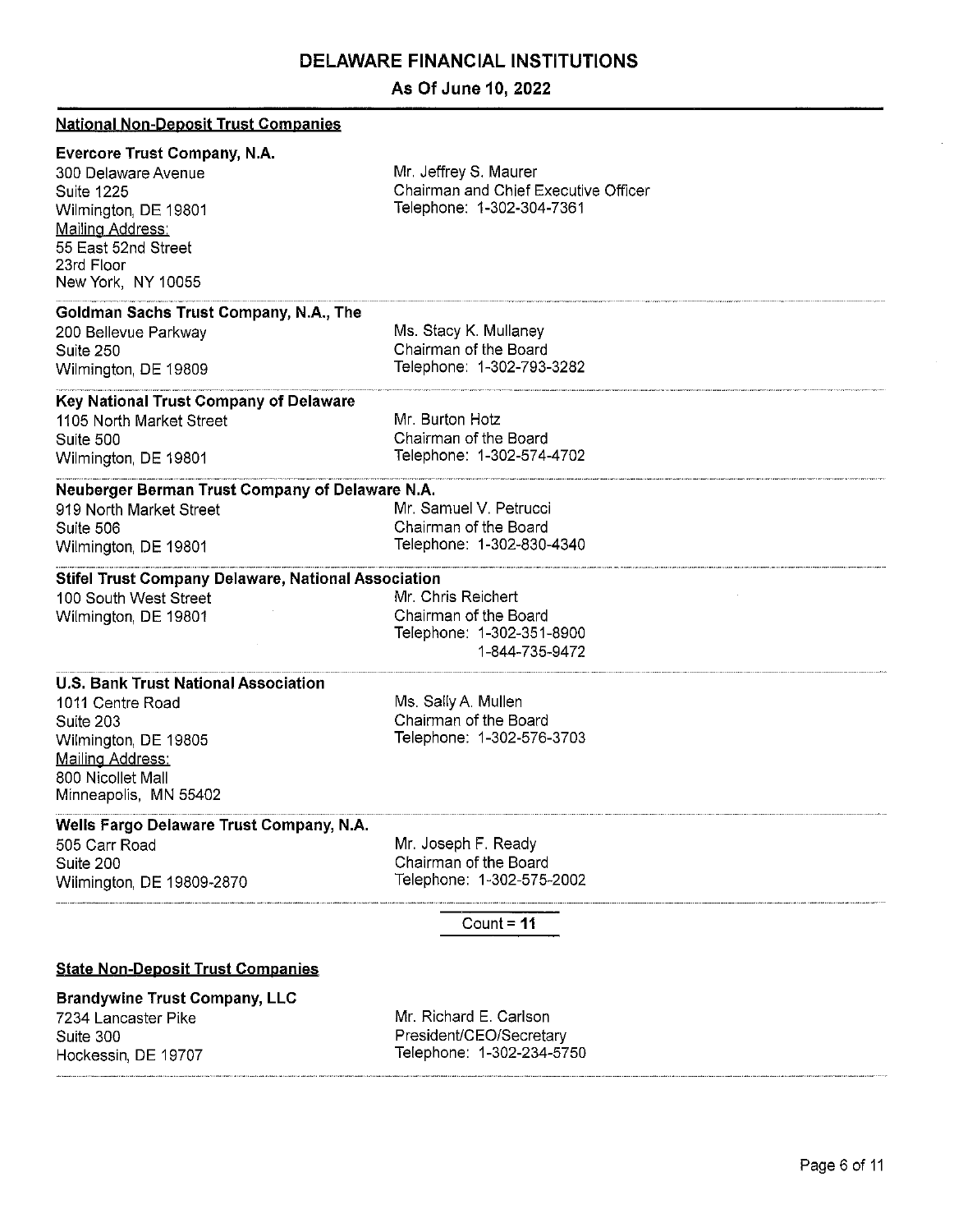**As Of June 10, 2022** 

| <b>State Non-Deposit Trust Companies</b>                                                                  |                                                                                                                  |
|-----------------------------------------------------------------------------------------------------------|------------------------------------------------------------------------------------------------------------------|
| <b>Commonwealth Trust Company</b><br>29 Bancroft Mills Road<br>Wilmington, DE 19806                       | Ms. Caroline H. Dickerson<br>Chairman of the Board<br>Telephone: 1-302-658-7214                                  |
| Delaware Charter Guarantee & Trust Company                                                                |                                                                                                                  |
| 1013 Centre Road<br>3rd Floor<br>Wilmington, DE 19805                                                     | Mr. Mike Gaul<br>Chairman of the Board & CEO<br>Telephone: 1-302-995-2131<br>1-800-209-9010                      |
| <b>Delaware Trust Company</b>                                                                             |                                                                                                                  |
| 251 Little Falls Drive<br>Wilmington, DE 19808                                                            | Mr. William G. Popeo<br>Chairman of the Board/President/CEO<br>Telephone: 1-302-636-5404x68763<br>1-877-374-6010 |
| J.P. Morgan Trust Company of Delaware<br>500 Stanton Christiana Road<br>Newark, DE 19713-2107             | Mr. Wilson J.C. Braun, Jr.<br>Chairman of the Board/President/CEO<br>Telephone: 1-302-634-2197                   |
| <b>New York Private Trust Company</b>                                                                     |                                                                                                                  |
| 200 Bellevue Parkway                                                                                      | Mr. Shawn P. Wilson                                                                                              |
| Suite 500<br>Wilmington, DE 19809                                                                         | President<br>Telephone: 1-302-798-2160                                                                           |
| <b>RBC Trust Company (Delaware) Limited</b><br>4550 Linden Hill Road<br>Suite 200<br>Wilmington, DE 19808 | Mr. Michael Appley<br>Managing Director<br>Telephone: 1-302-892-6900<br>1-800-441-7698                           |
| <b>Wilmington Trust Company</b>                                                                           |                                                                                                                  |
| Rodney Square North                                                                                       | Mr. Kevin Pearson                                                                                                |
| 1100 North Market Street<br>Wilmington, DE 19890-0001                                                     | Chairman of the Board<br>Telephone: 1-716-842-5445<br>1-800-814-8386                                             |
|                                                                                                           | Count = $8$                                                                                                      |
| <b>State Limited Purpose Trust Companies</b>                                                              |                                                                                                                  |
| <b>Arden Trust Company</b>                                                                                |                                                                                                                  |
| 2751 Centerville Road                                                                                     | Mr. James Poer                                                                                                   |
| Suite 400<br>Wilmington, DE 19808                                                                         | Chairman of the Board<br>Telephone: 1-302-246-5400<br>1-888-803-7466                                             |
| <b>BMO Delaware Trust Company</b>                                                                         |                                                                                                                  |
| 20 Montchanin Road                                                                                        | Ms. Shannon Kennedy                                                                                              |
| Suite 240<br>Greenville, DE 19807                                                                         | Chairman of the Board<br>Telephone: 1-302-652-1660                                                               |

··-- --------·-················-···--·-·······················································----···········································----·-················ --·······- - --- ------- -----------·······················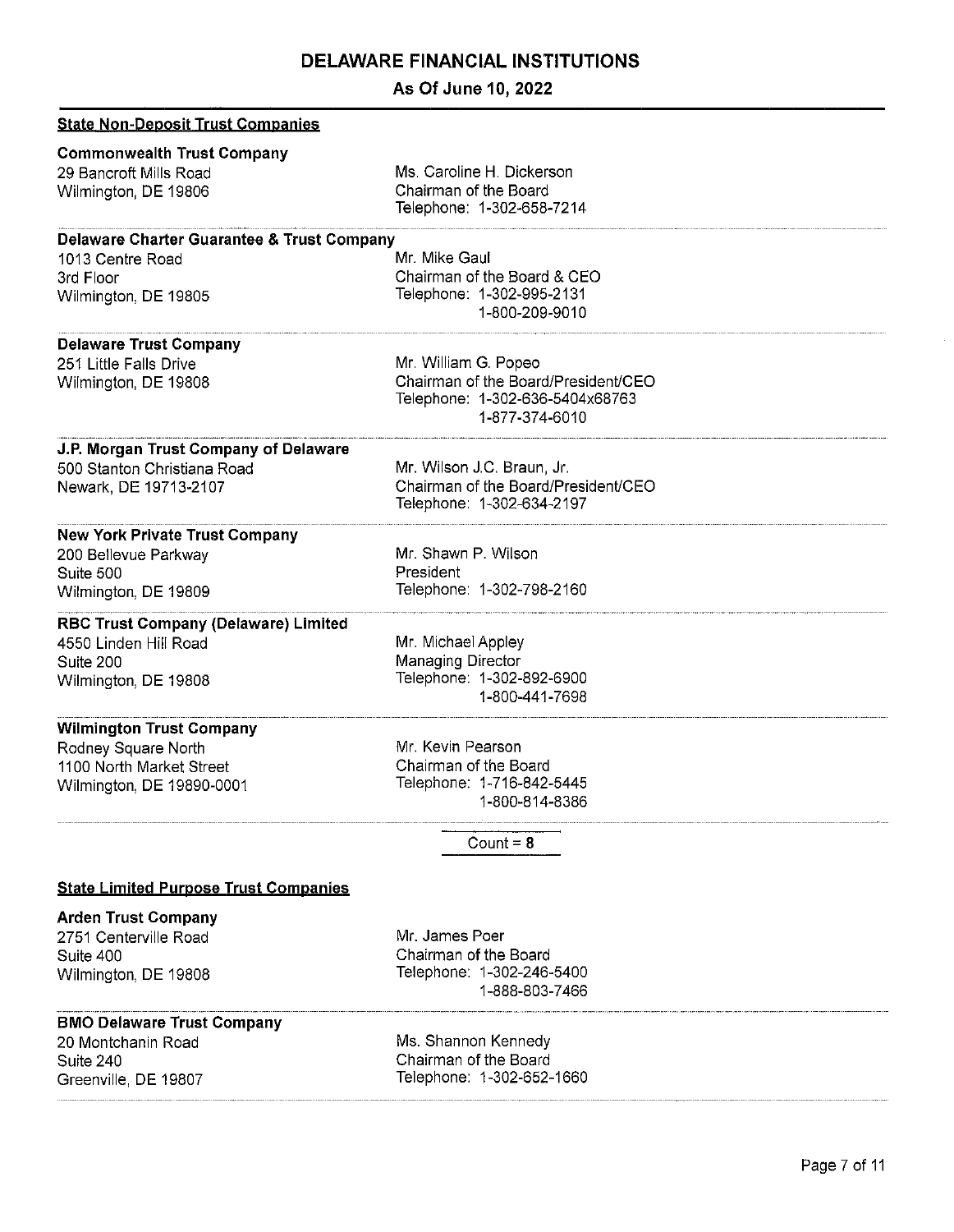**As Of June 10, 2022** 

| <b>State Limited Purpose Trust Companies</b>                                                                                                                                                 |                                                                                                           |
|----------------------------------------------------------------------------------------------------------------------------------------------------------------------------------------------|-----------------------------------------------------------------------------------------------------------|
| <b>BNY Mellon Investment Servicing Trust Company</b><br>301 Bellevue Parkway<br>Wilmington, DE 19809                                                                                         | Ms. Alexandra Waite Goodburn<br>Chairman of the Board<br>Telephone: 1-302-791-2000<br>1-800-441-9800      |
| Brown Advisory Trust Company of Delaware, LLC<br>5701 Kennett Pike<br>Suite 100<br>Centreville, DE 19807                                                                                     | Mr. Michael D. Hankin<br>Chairman of the Board & President<br>Telephone: 1-302-351-7600<br>1-800-645-3923 |
| Bryn Mawr Trust Company of Delaware, The<br>20 Montchanin Road<br>Suite 100<br>Greenville, DE 19807                                                                                          | Mr. Robert W. Eaddy<br>President & Treasurer & Director<br>Telephone: 1-302-798-1792                      |
| <b>Charles Schwab Trust Company of Delaware</b><br>4250 Lancaster Pike<br>Suite 100<br>Wilmington, DE 19805<br>Mailing Address:<br>2360 Corporate Circle<br>Suite 400<br>Henderson, NV 89074 | Mr. Paul V. Woolway<br>Chairman of the Board<br>Telephone: 1-302-622-8301                                 |
| <b>CIBC Delaware Trust Company</b><br>One Righter Parkway<br>Suite 180<br>Wilmington, DE 19803                                                                                               | Mr. John S. Markwalter, Jr.<br>Chairman of the Board & CEO<br>Telephone: 1-302-478-4050                   |
| <b>Computershare Delaware Trust Company</b><br>919 North Market Street<br><b>Suite 1600</b><br>Wilmington, DE 19801                                                                          | Mr. Frank Madonna<br>Chairman of the Board & President<br>Telephone: 1-215-317-0746                       |
| Depository Trust Company of Delaware, LLC<br>3601 North Market Street<br>Wilmington, DE 19802                                                                                                | Mr. Jonathon E. Potts<br>Chairman of the Board/CEO<br>Telephone: 1-302-765-3889                           |
| <b>Eleutherian Trust Company, LLC</b><br>1105 North Market Street<br>Suite 900<br>Wilmington, DE 19801                                                                                       | Mr. Eli R. Sharp<br>Chairman of the Board<br>Telephone: 1-302-294-0820                                    |
| <b>Fiduciary Trust International of Delaware</b><br>4250 Lancaster Pike<br>Suite 210<br>Wilmington, DE 19805                                                                                 | Mr. Gerard F. Joyce, Jr.<br>Chairman of the Board<br>Telephone: 1-302-654-4651                            |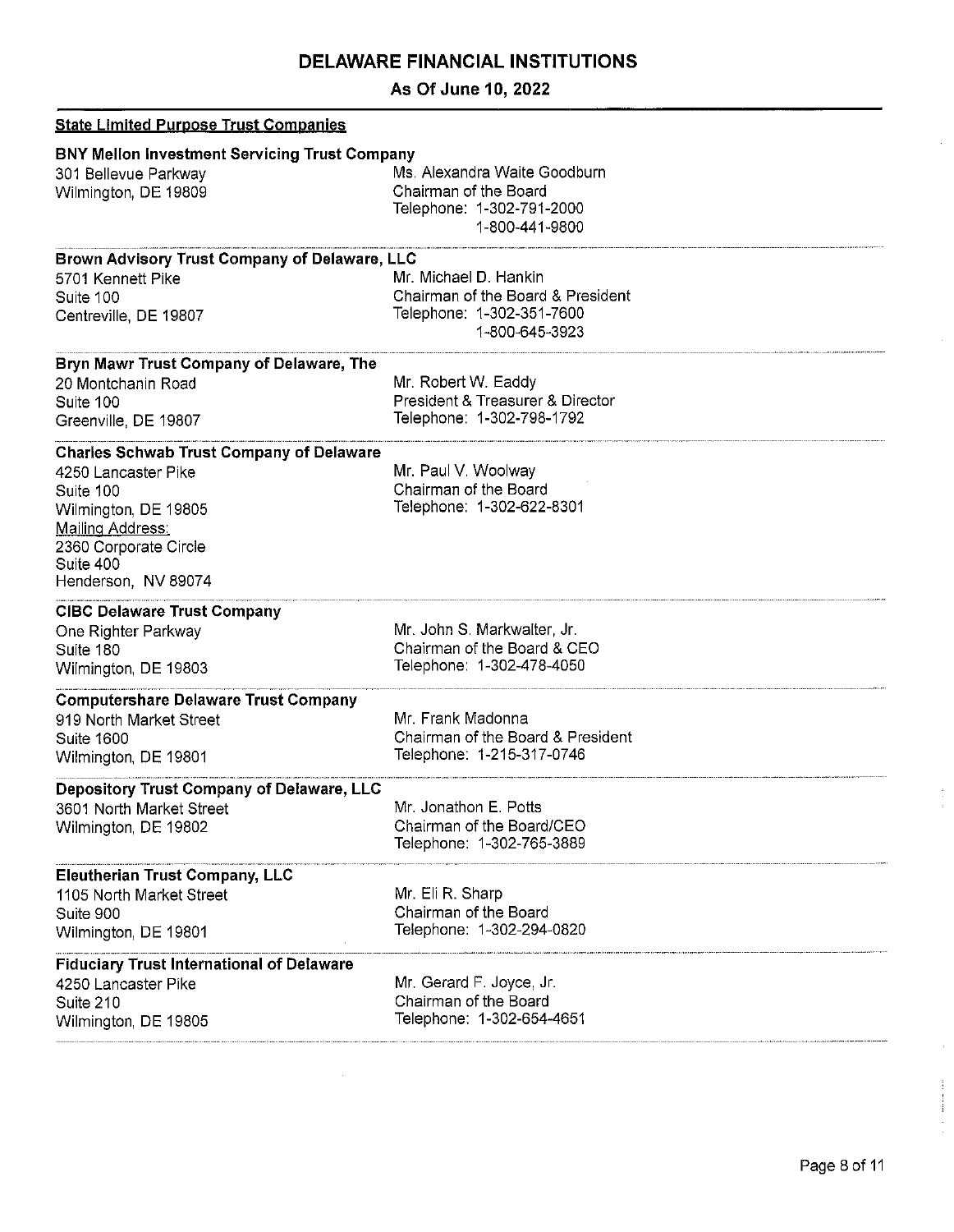## **As Of June 10, 2022**

| <b>State Limited Purpose Trust Companies</b>                                                                                           |                                                                                                |
|----------------------------------------------------------------------------------------------------------------------------------------|------------------------------------------------------------------------------------------------|
| <b>First Republic Trust Company of Delaware LLC</b><br>1201 North Market Street<br>Suite 1002<br>Wilmington, DE 19801                  | Ms. Kelly E. Johnston<br>President<br>Telephone: 1-302-888-2988                                |
|                                                                                                                                        |                                                                                                |
| <b>First State Trust Company</b><br>Delaware Corporate Center I<br>One Righter Parkway - Suite 120<br>Wilmington, DE 19803             | Mr. Subir Chatterjee<br>Chairman of the Board<br>Telephone: 1-302-573-5816<br>1-800-554-1364   |
| Glenmede Trust Company of Delaware, The<br>20 Montchanin Rd<br><b>Suite 2000</b><br>Wilmington, DE 19801                               | Ms. Linda R. Manfredonia<br>President and Chief Executive Officer<br>Telephone: 1-302-661-2900 |
| Goldman Sachs Trust Company of Delaware, The<br>200 Bellevue Parkway<br>Suite 250<br>Wilmington, DE 19809                              | Mr. Lonn M. Selbst<br>Director - President<br>Telephone: 1-302-830-1857                        |
| <b>Greenleaf Trust Delaware</b><br>4001 Kennett Pike<br>Suite 226<br>Greenville, DE 19807-2029                                         | Mr. Michael F. Odar<br>President<br>Telephone: 1-800-416-4555                                  |
| LeFrak Trust Company, The<br>1105 North Market Street<br>Suite 801<br>Wilmington, DE 19801                                             | Mr. Harrison T. LeFrak<br>President<br>Telephone: 1-302-656-2390                               |
| Northern Trust Company of Delaware, The<br>1313 North Market Street<br><b>Suite 5300</b><br>Wilmington, DE 19801                       | Mr. David A. Diamond<br>Chairman of the Board & President<br>Telephone: 1-302-428-8700         |
| <b>Oppenheimer Trust Company of Delaware</b><br>3411 Silverside Road<br><b>Tatnall Building Suite 105</b><br>Wilmington, DE 19810      | Mr. Albert G. Lowenthal<br>Chairman of the Board<br>Telephone: 1-302-792-3500                  |
| <b>Parkwood Trust Company</b><br>919 North Market Street<br>Suite 429<br>Wilmington, DE 19801                                          | Mr. Bradley S. Smith<br>President<br>Telephone: 1-302-426-1220                                 |
| <b>PGB Trust &amp; Investments of Delaware</b><br>Montchanin Corporate Center<br>20 Montchanin Road, Suite 201<br>Greenville, DE 19807 | Mr. Daniel J. Leary, III<br>President<br>Telephone: 1-302-255-1506                             |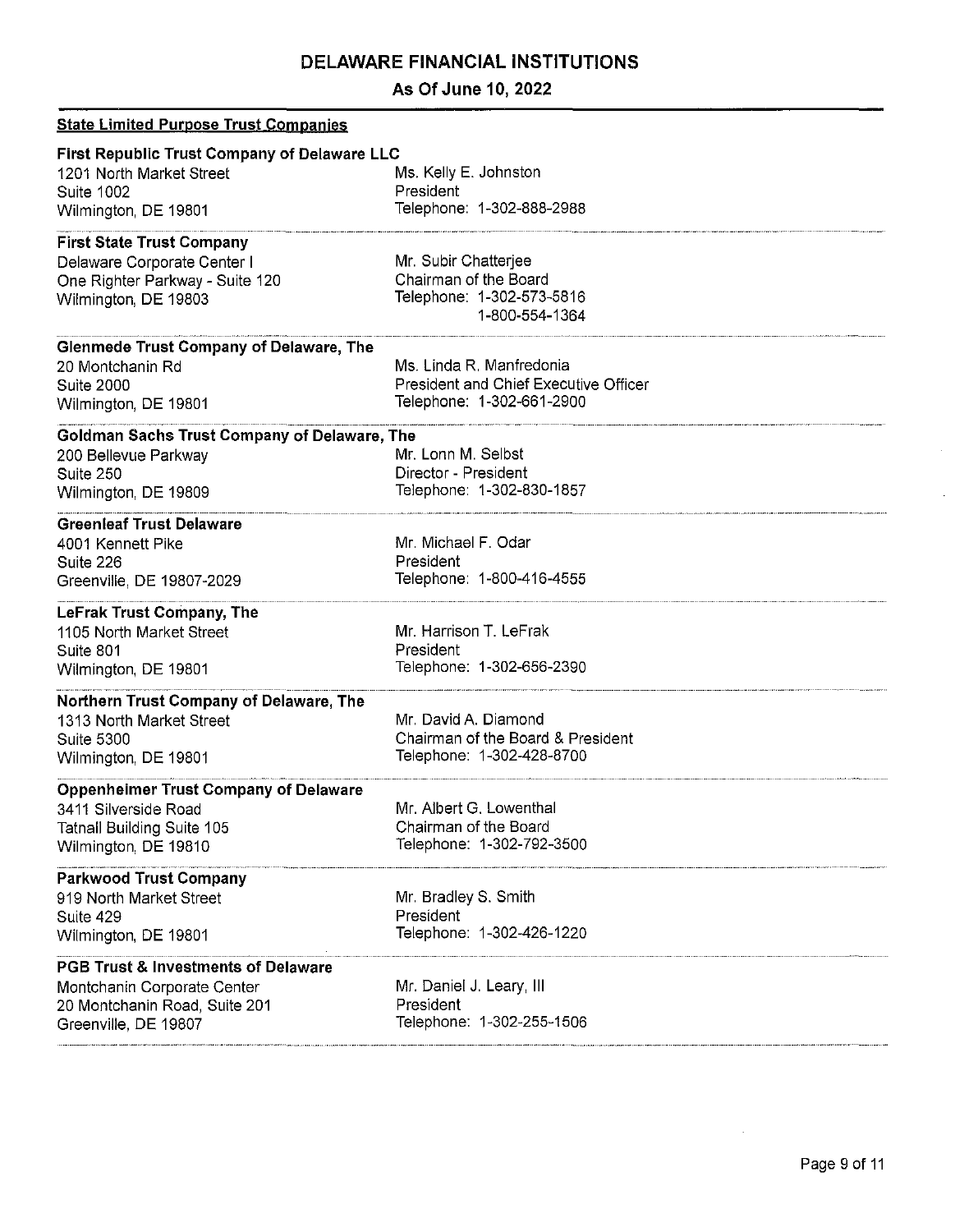## **As Of June 10, 2022**

| <b>State Limited Purpose Trust Companies</b>                                                                  |                                                                                                       |
|---------------------------------------------------------------------------------------------------------------|-------------------------------------------------------------------------------------------------------|
| <b>PIM Trust Company</b><br>200 Bellevue Parkway<br>Suite 150<br>Wilmington, DE 19809                         | Mr. Howard P. Milstein<br>Chairman of the Board/President/CEO<br>Telephone: 1-302-798-2160            |
| <b>PNC Delaware Trust Company</b><br>222 Delaware Avenue<br><b>Suite 1520</b><br>Wilmington, DE 19801         | Ms. Janet P. Jolles<br>President /CEO/Secretary<br>Telephone: 1-855-852-0158                          |
| Rockefeller Trust Company (Delaware), The<br>3711 Kennett Pike<br>Suite 220<br>Wilmington, DE 19807           | Ms. Heather Flanagan<br>President<br>Telephone: 1-302-498-6000                                        |
| <b>Rodney Trust Company</b><br>100 Commerce Drive<br>Suite 305<br>Newark, DE 19713                            | Mr. Louis B. Thalheimer<br>Chairman of the Board & CEO<br>Telephone: 1-302-737-1205<br>1-866-213-1008 |
| <b>Tiedemann Trust Company</b><br>200 Bellevue Parkway<br>Suite 525<br>Wilmington, DE 19809                   | Mr. Steve Aucamp<br>President<br>Telephone: 1-302-656-5644                                            |
| <b>Truist Delaware Trust Company</b><br>1011 Centre Road<br>Suite 108<br>Wilmington, DE 19805                 | Mr. Steven L. Tinkler<br>President and Chairman<br>Telephone: 1-302-892-9943                          |
| <b>U.S. Trust Company of Delaware</b><br>2951 Centerville Road<br>Wilmington, DE 19808                        | Mr. Thomas M. Forrest<br>Chairman/President/CEO<br>Telephone: 1-302-434-6400<br>1-800-878-7878        |
|                                                                                                               | Count = $28$                                                                                          |
| Out of State Federal Savings Banks with DE Branches                                                           |                                                                                                       |
| <b>First Shore Federal Savings &amp; Loan Association</b><br>106 South Division Street<br>Salisbury, MD 21801 | Mr. Martin T. Neat<br>President/Chief Executive Officer/COO                                           |

Ms. Catherine A. M. Tyson Chairman of the Board Telephone: 1-410-546-1101 1-800-634-6309

Count= **1** 

**Federal Savings Banks**